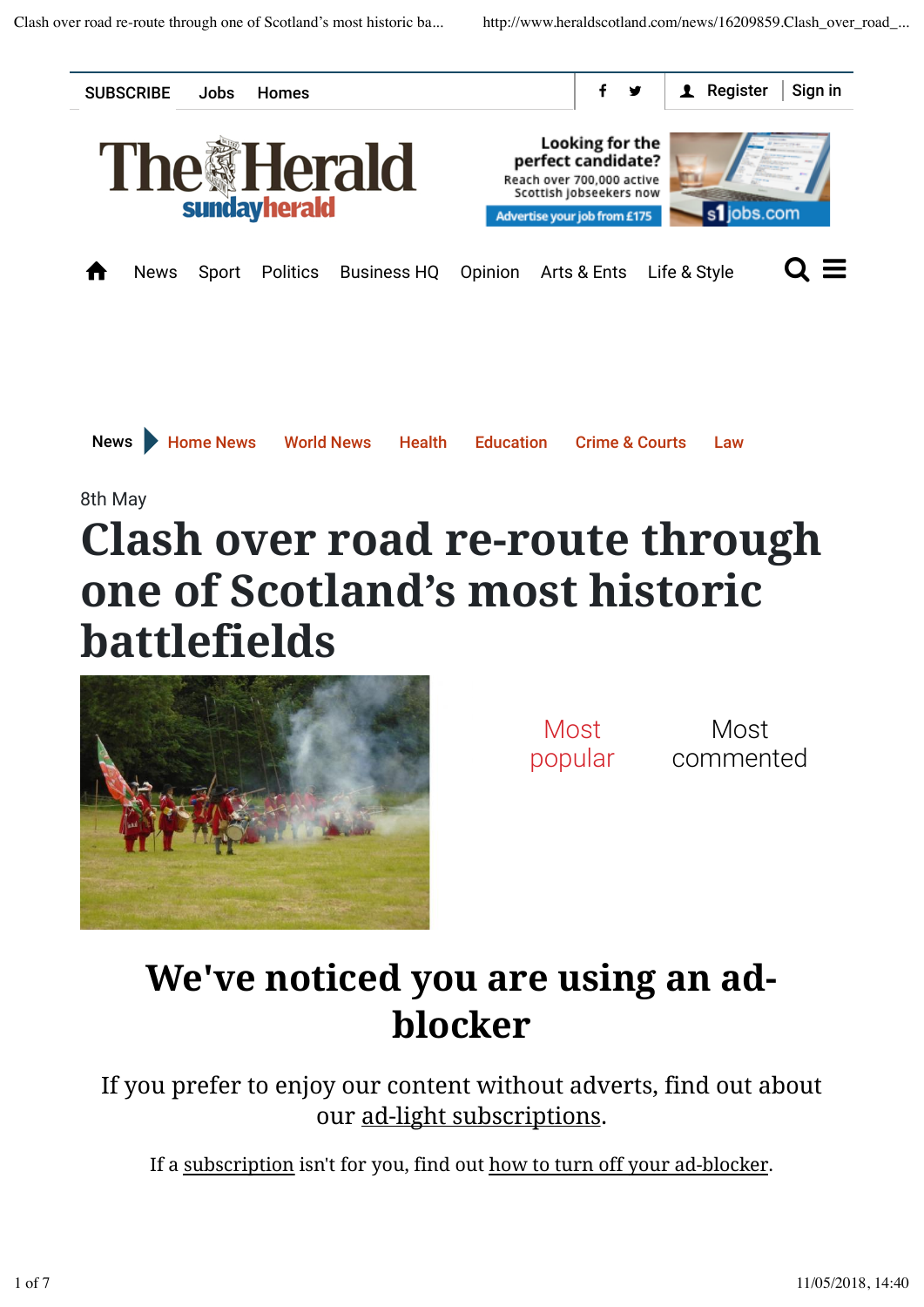one of **Scotland**'s busiest roads through the site of one of Scotland's most historic battles.

The Battle of Killiecrankie in 1689 during the First Jacobite uprising is thought to be the first in Britain in which hand grenades were used -- a fragment of a grenade was found on the site in 2004.

Immortalised in song -- The Braes o' Killiecrankie -- Killiecrankie was also the first battle in which the plug bayonet is recorded as being used by British troops.

The Jacobites achieved a stunning victory over forces supporting the new government of William III but at enormous cost -- nearly one-third of the Jacobite force were killed including their leader John Graham, Viscount **Dundee**, who was fatally wounded towards the end

Transport Scotland has revealed the Killiecrankie to Glen Garry stretch of the £3 billion A9 dualling project is now "subject to statutory process" and an inquiry will take place in due course.

The move follows pressure from the

- Blundering Tayside medic 'sliced baby's neck with scissors' during botched delivery 1
- Baby 'accidentally decapitated' in womb during botched delivery at Ninewells hospital 2
- Dead man's family to sue Police Scotland over 38-hour delay in safety search 3
- Rangers assistant manager Gary McAllister reveals he always believed he would work with Steven Gerrard  $\blacktriangle$
- Former EastEnders stars send support to Dame Barbara Windsor 5
- Ian Durrant: Big name signings must set the tone for Steven Gerrard .. just like they did under Graeme Souness 6
- Everton star Wayne Rooney will not join Steven Gerrard's Rangers revolution - here's why 7
- 'We're sorry' Scots rail chief apologises for "unacceptable" disruption involving a mouse 8
- Labour 'in worst position since the early 1980s', says  $\mathbf Q$

## **We've noticed you are using an adblocker**

If you prefer to enjoy our content without adverts, find out about our ad-light subscriptions.

If a subscription isn't for you, find out how to turn off your ad-blocker.